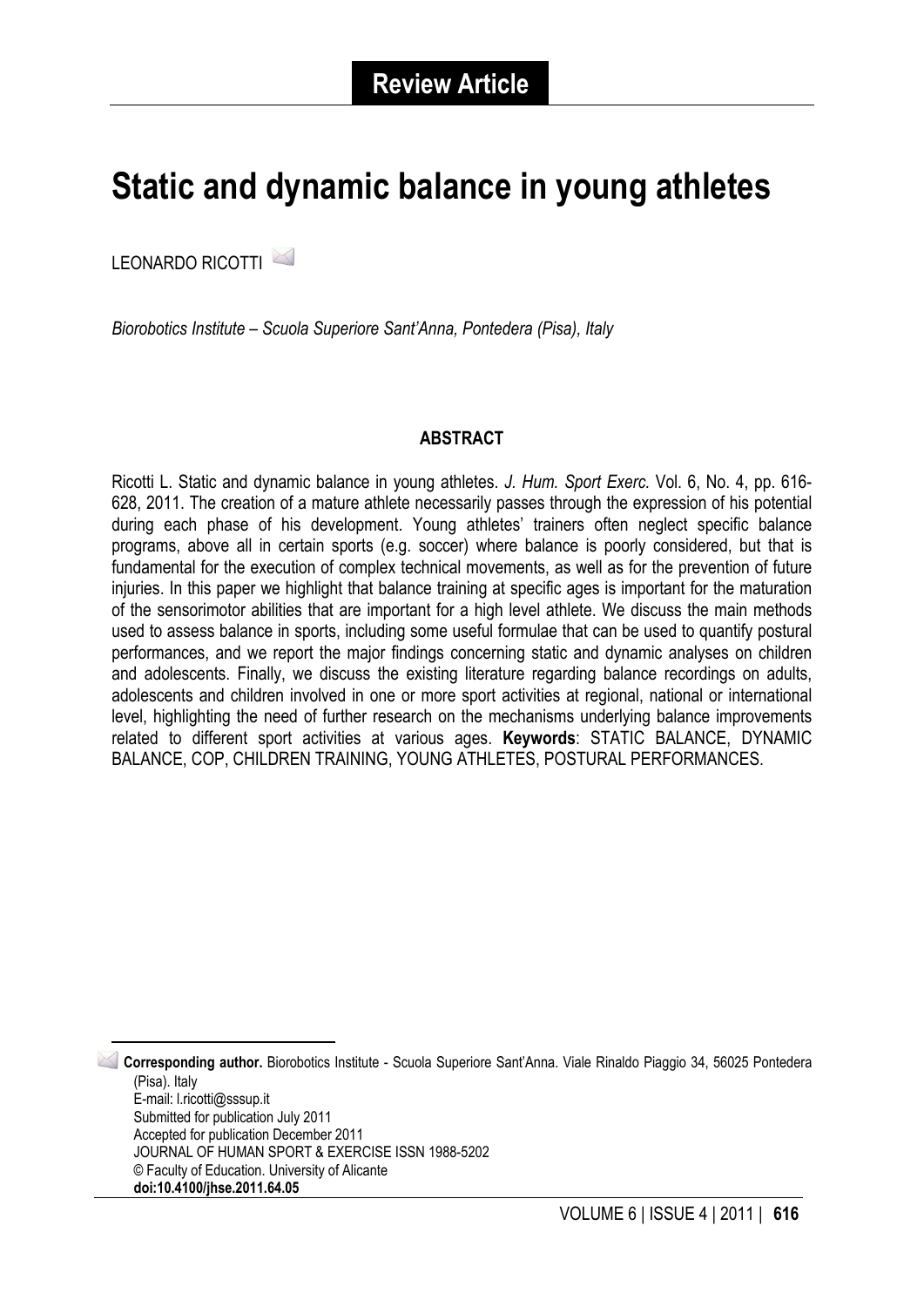# <span id="page-1-0"></span>**INTRODUCTION**

Children and adolescents are not "small adults". Their body and their mentality are quantitatively but also qualitatively different from the adult ones, and they must be therefore considered not just smaller, but different. They are subjected to a maturation process that is not linear, but characterized by "growing spikes", affecting their capability to learn particular motor skills. An effective training program for children and adolescents must take into account the psycho-physical particularities of each age range, in order to focus on and to exploit at the maximum level the specific age-related motor learning abilities. Weineck [\(2001](#page-11-0)) described the main age ranges for children and adolescents, specifying the sensibility of each age to the learning of a specific motor skill (Table 1).

| Age                | Chronological age (years)                | Sensible trainable motor skills                                                                  |  |
|--------------------|------------------------------------------|--------------------------------------------------------------------------------------------------|--|
| First childhood    | $0 - 1$                                  |                                                                                                  |  |
| Childhood          | $1 - 3$                                  |                                                                                                  |  |
| Pre-scholar age    | $3 - 6/7$                                | Motor creativity                                                                                 |  |
| First scholar age  | $6/7 - 10$                               | <b>Basic technical skills</b>                                                                    |  |
| First pubertal age | $F: 11/12 - 13/14$<br>$M: 12/13 - 14/15$ | Balance,<br>Coordination<br>Coordination, Conditional abilities<br>(force, resistance, velocity) |  |
| Adolescence        | $F: 13/14 - 17/18$<br>$M: 14/15 - 18/19$ |                                                                                                  |  |
| Adult age          | F: 17/18<br>M: 18/19                     | Conditional abilities (force, resistance,<br>velocity)                                           |  |

*Table 1. Main age ranges of children and adolescents, and associated motor skills that are particularly sensible to be learnt from children of corresponding ages. M refers to males, F to females.*

From Table 1 it is evident that balance and coordination emerge as key trainable motor skills from the age of 10, raising the attention on the importance of specific equilibrium and coordination-based training sessions at that age.

Coordinative abilities (dexterity) rely on the movement control and regulation processes, and they are fundamental in sports, as they allow athletes to easily control their own motor actions. Moreover, they allow the learning of complex movements in a relatively rapid way. One of the main components of coordinative abilities is balance. Postural control (or balance) can be defined statically as the ability to maintain a base of support with minimal movement, and dynamically as the ability to perform a task while maintaining a stable position (Winter et al., [1990](#page-12-0)). This ability is influenced by a complexity of factors, that are sensory information (from somatosensory, visual and vestibular systems), joint range of motion (ROM), and strength (Grigg, [1994;](#page-9-0) Nasher et al., [1982;](#page-11-0) Palmieri et al., [2003](#page-11-0); Palmieri et al., [2002\)](#page-11-0), and it is responsible for the correct execution of complex sport movements, as well as for protection against injuries. It has been demonstrated that injuries to the knee and ankle are common in today's athletes, and they are most prevalent in cutting and jumping sports such as volleyball, football, soccer and basketball (Griffin, [2000\)](#page-9-0). Non-contact mechanisms, such as landing from a jump, frequently lead to joint or ligament injuries, that are probably the result of strength deficits or impaired stability and balance (Wikstrom et al., [2004](#page-12-0)). Some literature evidence suggests that a superior balance among experienced athletes is the result of repetitive training experiences that influence motor responses (Balter et al., [2004](#page-8-0)); others argue that superior balance is the result of training experience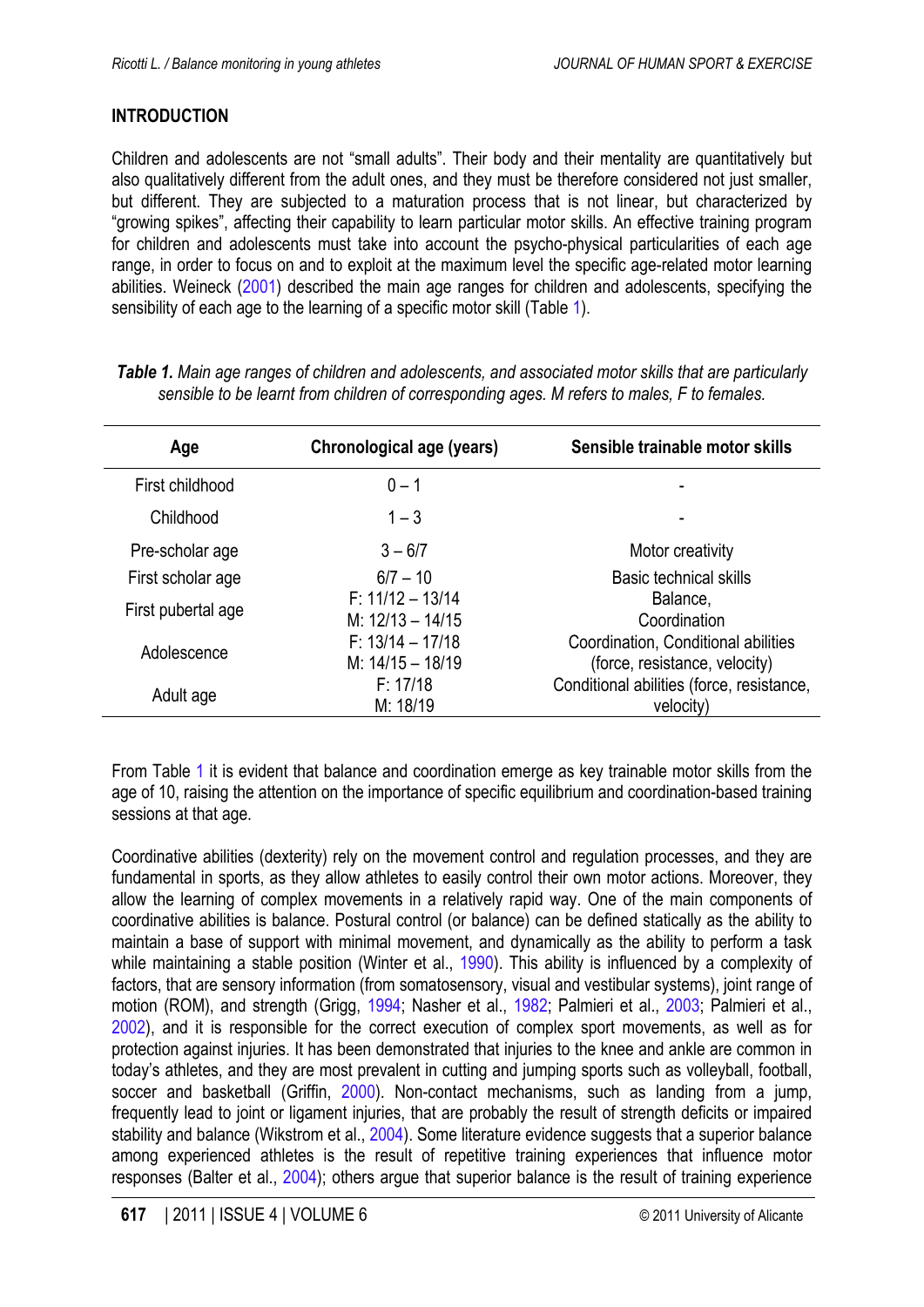<span id="page-2-0"></span>influencing a person's ability to attend to relevant proprioceptive and visual cues (Ashton-Miller et al., [2001\)](#page-8-0). Research therefore suggests that changes in both sensory and motor systems influence balance performance, and such changes seem to be more effective if induced in children, during the appropriate age ranges, by means of specific training, as suggested by (Weineck, [2001\)](#page-11-0). The assessment and the periodic monitoring of static and dynamic balance in young athletes can be an important instrument in order to correctly define and change training programs, taking into account the sport practiced, the rate of improvement in balance scores over time and the athlete's age. This would allow to maximize, in each period of the athlete's body development, the harmonic creation and optimization of a wide set of fundamental motor abilities.

In the present review we describe the methods used in the literature and in sporting practice to quantitatively measure static and dynamic balance, particularly focusing on center-of-pressure recordings and their use as clinical as well as sport performance indexes. Then, we focus on the literature data regarding balance measurements in healthy and non-healthy children, and we finally try to summarize the several reasons for which balance monitoring and improvement is important in young athletes performing different sports. In the conclusions and perspectives, we remark the need for further studies on static and dynamic balance of children performing different sports, and we propose some ideas in order to expand the existing literature in this field.

## **METHODS FOR ASSESSING BALANCE IN SPORTS**

There are several postural control strategies identified in literature to maintain balance in a variety of static and dynamic activity circumstances. The ankle strategy, for example, (based on the restoration of stability through body movement centred around the ankle joint) is mainly used when the equilibrium perturbation is small and the support surface is firm. The hip strategy is used in correspondence to larger perturbations, as the ankle strategy does not provide enough force to maintain postural stability; the movement is focused at the hip joint. When the perturbation is large enough to displace the centre of gravity outside the person's base of support, the stepping or hopping strategy is used to restore balance. Muscle synergies are used to adapt these postural strategies to a variety of dynamic situations (Emery, [2003](#page-9-0)). Whatever is the strategy to keep or to restore it, balance can be quantified by means of several indexes, related to different tests. Some of these are used both in clinical and in sport trials, to assess respectively the presence of a pathology and an athlete's balance performance level after a specific training program, and all of them can be used to assess balance of children. The selection of a suitable method generally depends on the goals and results aimed at, as there is no single assessment technique that could be used as a true indicator of the overall integrity and functionality of the balance control system (Winter et al., [1990](#page-12-0)). For all the existing tests, the selection of measuring time and stance conditions is essential. In typical force platform measurements, for example, the most frequently used duration is from 20 to 30 seconds, even if longer and shorter times have also been used (Table 2).

| <b>Type of balance</b><br>test(s) performed | Age of participants | <b>Test duration</b> | Reference(s)        |
|---------------------------------------------|---------------------|----------------------|---------------------|
| <b>Static</b>                               | 6-10 years          | 10 <sub>s</sub>      | (Rival, 2005)       |
| <b>Static and Dynamic</b>                   | 14-17 years         | 20 <sub>s</sub>      | (Ribaldi, 1987)     |
| Static balance test                         | 5-6 years           | 30 <sub>s</sub>      | (Kirshenbaum, 2001) |
| Static and Dynamic                          | 14 years            | 35 <sub>s</sub>      | (Mallau, 2007)      |

*Table 2. Example of different testing times used for static and dynamic balance tests on children and adolescents.*

VOLUME 6 | ISSUE 4 | 2011 | **618**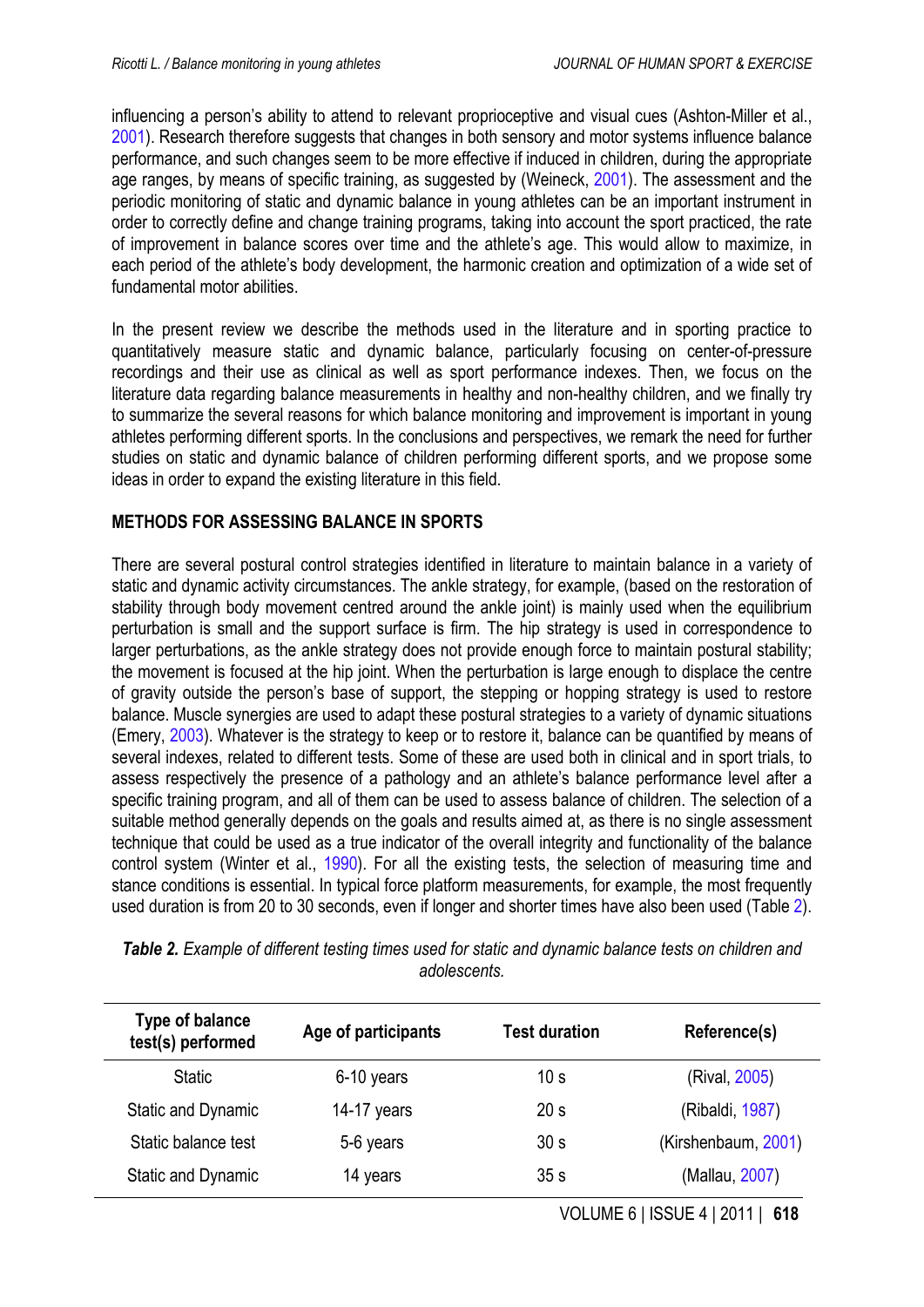<span id="page-3-0"></span>The measuring time should be long enough to provide an appreciable result, but short enough to avoid fatigue with the measurements (Iverson et al., [1990\)](#page-10-0). Variations in the technique of measuring posture during stance must be also considered; standing on two legs is the easiest position, but the subject can be asked to stand with the feet together, touching the heel to the toe (tandem stance) or standing on one leg (Harrison, [1994\)](#page-9-0).

Regarding static balance, traditional tests to evaluate it consist in measuring the length of time subjects can maintain a particular equilibrium position (Graybiel, [1966](#page-9-0)). In such tests, visual inputs are often minimised, in order to not interfere with the assessment of balance control, that is dependent on the vestibular and somatosensory functions. Static balance in athletes has traditionally been assessed with the standing Romberg test; the subject stands with the feet together, arms at the side, and eyes closed. A tendency to sway or fall to one side is considered to indicate a loss of proprioception (Booher & Thibodeau, [1995\)](#page-8-0). This test has been strongly criticized for its lack of sensitivity and objectivity (Guskiewicz & Perrin, [1996\)](#page-10-0). The Balance Error Scoring System (BESS), described by Riemann et al. (Riemann et al., [1999\)](#page-11-0) involves different stance positions on stable and unstable surfaces for the dominant and non-dominant limbs. Each position is held with eyes closed and hands on hips for a certain amount of time (for example 30 seconds), and scoring is determined by recording of errors. Errors include opening eyes, lifting hands from hip, touchdown of non-stance foot, step, hop, or other movement of the stance foot or feet, lifting forefoot or heel, moving hip into more than 30° of flexion or abduction, remaining out of position for longer than 5 seconds.

More recently, advancements in technology have provided the scientific community with force platform systems for the quantitative assessment of static balance. These systems provide an easy, practical, and cost-effective method to quantitatively assess functional balance through the analysis of postural sway. The most common systems are the Chattecx Balance System, the EquiTest, the Force Plate, the Pro Balance Master, and the Smart Balance Master (Guskiewicz & Perrin, [1996\)](#page-9-0). Such systems basically record the displacements of the centre of foot pressure (COP) by means of strain gauge sensors embedded in the platform structure.

The movements of the COP reflect both the horizontal location of the centre-of-gravity (COG) and the ground reaction forces due to the muscular activity of the lower limb, transmitted through the foot. They are therefore related to the subject's body movements during the stance, named "body sway" (Era et al., [1996](#page-9-0)). More precisely, body sway is defined as the persistent oscillation of the centre of mass (COM) referring to the antero-posterior (AP) and medio-lateral (ML) axes. This variable is not usually measured in a direct way (for example by means of kinematic analysis with joint markers), but it has been demonstrated that COP recordings from a force platform can be used to compute a subject's COM (Morasso et al., [1999\)](#page-11-0). Data processing is used in order to compute selected parameters of total body sway from the time series of COP positions. Typical parameters in platform measurements are the mean COP position (as a reference point), the anterior-posterior and the lateral sway (Kinney et al., [1997\)](#page-10-0), the length of the sway path (Juntunen et al., [1987](#page-10-0)), the sway velocity (Hytönen et al., [1993\)](#page-10-0) and the sway area (Ekdahl et al., [1989](#page-9-0)). COP values from a force platform can be measured under variable visual and surface conditions, depending on which experimental conditions are more appropriate for the purpose of the study.

The reliability of platform measurements has been reported in literature as high (Ishizaki et al., [1991](#page-10-0)), even if some authors report about the poor reliability of platform measurements (Huxham et al., [2001](#page-10-0)), and about the low reliability coefficients of COP measurements between test occasions (Hill et al., [1996\)](#page-10-0). The differences among authors' conclusions could lie in differences in the methods and populations used for their studies.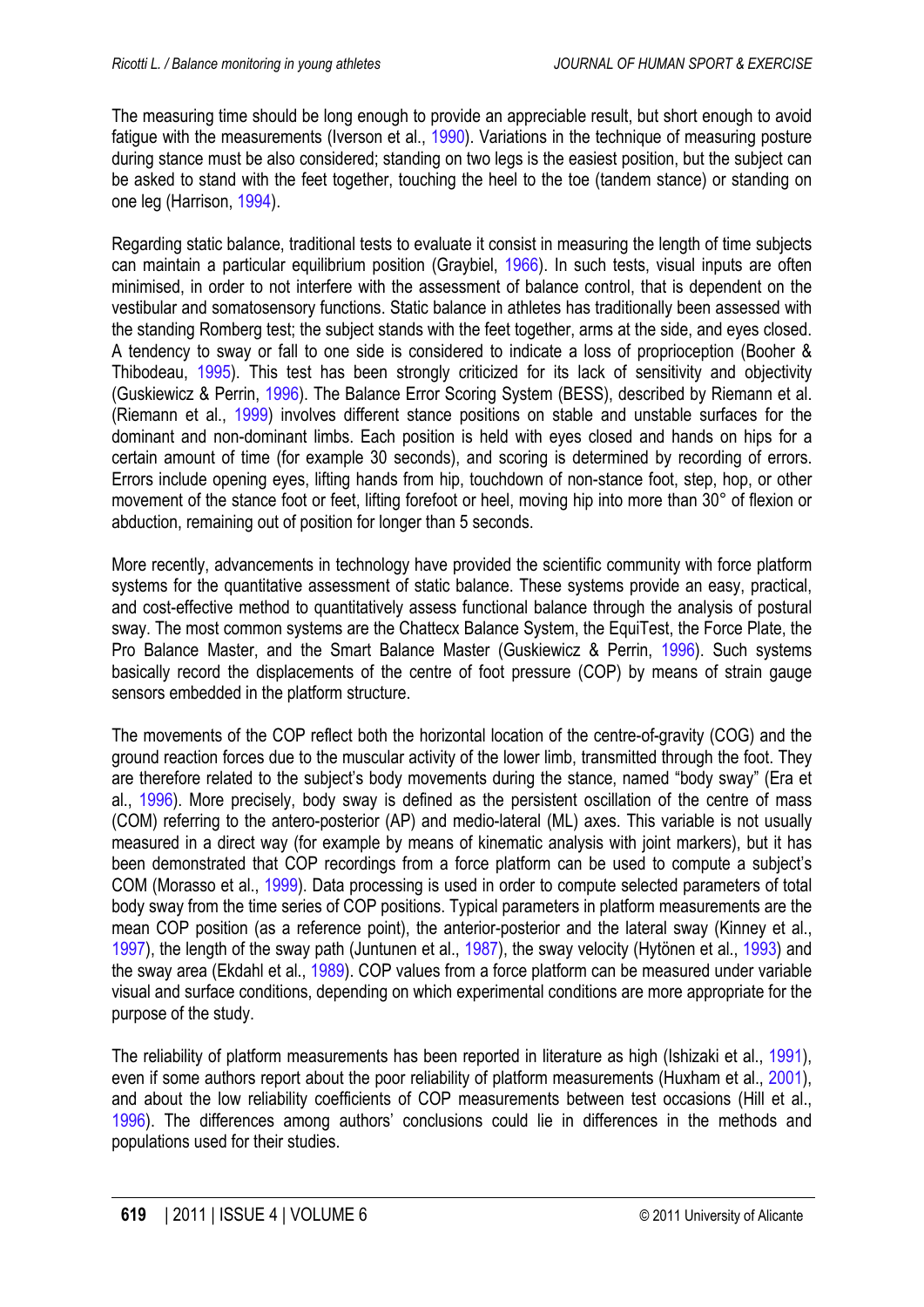<span id="page-4-0"></span>Regarding dynamic balance, a simple test to measure it is the Star Excursion Balance Test (SEBT) (Gribble & Hertel, [1999](#page-9-0)). It requires participants to maintain a single-leg stable stance and to reach for maximal distance with the other leg in 8 different directions. When the stability of the supporting leg is compromised, the test is repeated. Data have to be normalized to the subject's leg length. As for static balance, the need for a higher objectivity and reliability of measures, together with the corresponding advances in technology, make the force platforms' measurements the most used method, in literature, for assessing dynamic balance in adults and in children.

The classic protocol followed to assess dynamic balance using a force platform is the jump protocol. The subject is asked to stand on the platform maintaining a double-leg stance, then to jump (at a height which varies depending on the purpose of the experiment) and to land on one foot, immediately putting the hands on hips and trying to recover a stable stance as quickly as possible, while facing straight ahead. Many parameters can be extracted from force platform recordings during the execution of this task. One of the most used is the Time To Stabilization (TTS), a measure of neuromuscular control that incorporates both sensory and mechanical systems to master the complex task of jump landing (Wikstrom, [2004\)](#page-12-0). The vertical TTS is usually calculated as the time when the vertical force component reaches and remains within 5.0% of the subject's body weight after landing (McKinley & Pedotti, [1992](#page-10-0)); the AP and ML TTS are usually determined by means of sequential estimation (Colby, [1999](#page-8-0)): this technique incorporates an algorithm to calculate a cumulative average of the data points in a series by successively adding 1 point at a time. This cumulative average is then compared against the overall series mean, and a subject is considered stable when the sequential average remains within  $\pm$  0.25 standard deviations of the overall series mean. In 2005 a new parameter was introduced, named Dynamic Postural Stability Index (DPSI) (Wikstrom, [2005\)](#page-12-0). It is also based on the jump protocol, and it takes into account the fluctuations of the COM around the equilibrium point during the time after landing, represented by the corresponding COP fluctuations in 3 different directions (ML, AP, and vertical). This leads to the computation of 3 different stability indexes: the medio-lateral stability index (MLSI), the anterior-posterior stability index (APSI), and the vertical stability index (VSI), calculated as follows.

$$
MLSI = \sqrt{\left(\sum (0 - x)^2 / number of data points\right)} \tag{1}
$$

$$
APSI = \sqrt{\left(\sum (0 - y)^2 / number of.data points\right)} \tag{2}
$$

$$
VSI = \sqrt{\left(\sum (body.weight - z)^2 / number.of.data.points}\right)}
$$
 (3)

The variables *x*, *y*, and *z* refer to the components of the force platform signal along the corresponding axis during time. The DPSI is a composite of the 3 parameters described before, and it is sensitive to changes in all 3 directions.

$$
DPSI = \sqrt{\left(\sum (0-x)^2 + \sum (0-y)^2 + \sum (body.weight - z)^2 / number of data points}\right)}
$$
 (4)

The DPSI is an index of how fast a subject can recover a stable stance after a dynamic task (the jump, in this case). DPSI values are normally evaluated over different time intervals (for example 3, 5 and 10 seconds after jump landing), to check the decrease of the parameter (and the consequent recover of stability) over time.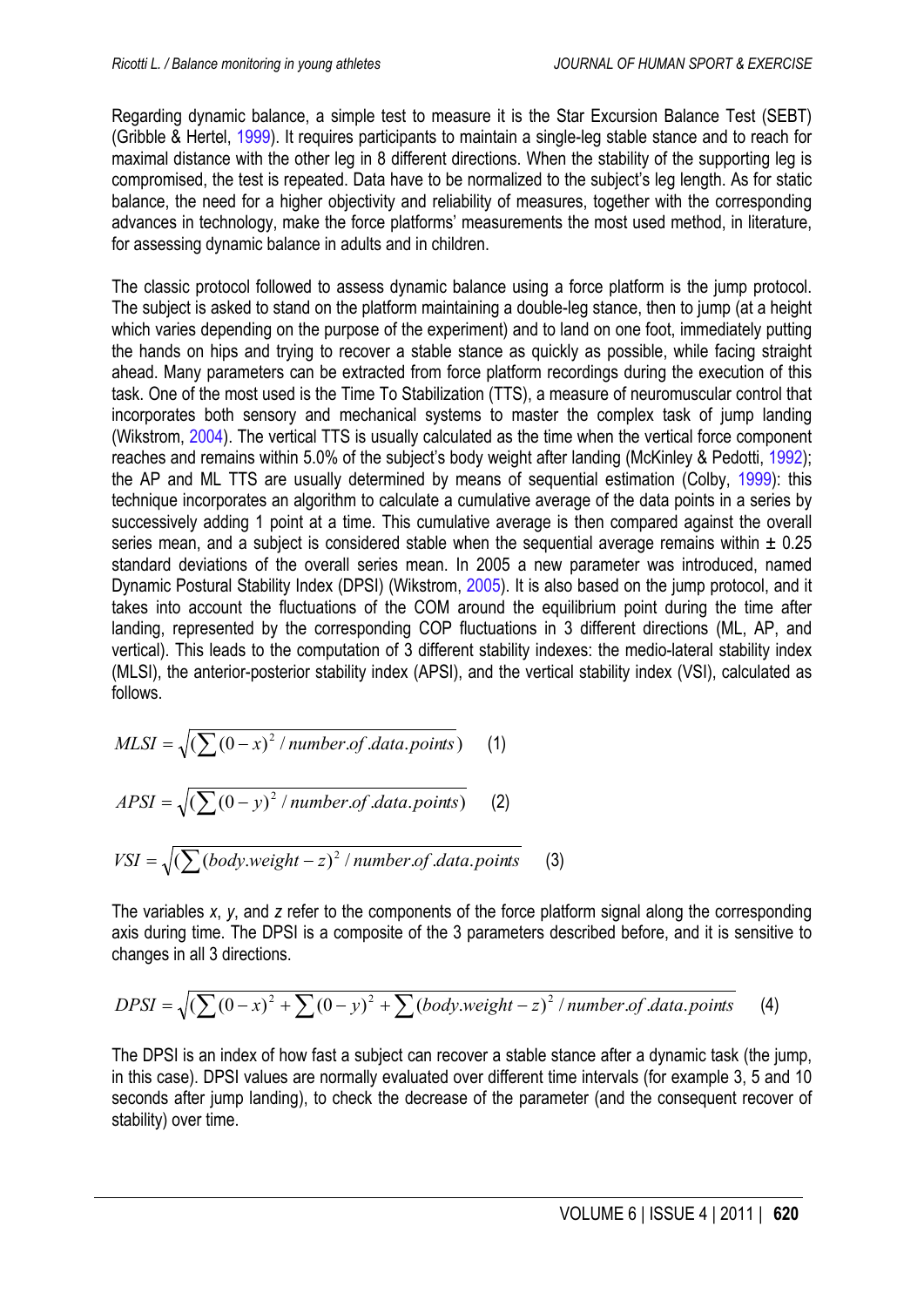<span id="page-5-0"></span>Dynamic balance conditions have also been investigated by means of seesaw devices, having only 1 degree of free motion and generating instability, laid on the force platform. In this case, it is also possible to investigate the COP excursion in the frequency domain, to assess the preferential involvement of short or long neuronal loops in balance regulation (Maki, [1986](#page-10-0); Peterka, [2002\)](#page-11-0). Fast Fourier transforms can be applied to COP displacements from 0 to 20 Hz, and the total spectral energy calculated and distributed in 3 frequency bands: low frequencies (0-0.5 Hz), medium frequencies (0.5- 2.0 Hz), and high frequencies (greater than 2 Hz).It has been shown that low frequencies mostly account for visuovestibular regulation (Dichgans, [1976](#page-8-0); Nagy, [2004](#page-11-0)), medium frequencies for cerebellar regulation (Njiokiktjien, [1978](#page-11-0)) and high frequencies for proprioceptive regulation (Gurfinkel, [1973\)](#page-9-0). In contrast with force plate systems, the Biodex Stability System (BSS) uses a circular platform that is free to move in the AP and ML axes simultaneously. The stability of the platform can be also varied, by varying the preset resistance force applied by springs on the underside of the platform (Arnold & Schmitz, [1998](#page-8-0)). Rather than measuring the deviation of the COP during static conditions, this device measures the degree of tilt about each axis during dynamic conditions. Thus, the BBS appears to provide more specific information on ankle joint movements.

## **CHILDREN, ADOLESCENTS, AND BALANCE**

From an exquisitely neuroscientific point of view, an ontogenetic model of the development of balance control in children was described in 1998 (Assaiante, [1998](#page-8-0)), hypothesizing that the two main modes of equilibrium control (ascending and descending temporal organization) operate alternatively.

Reliability reports and normative data for stance assessment in elementary school children were limited in literature before 2000. Children's development of postural stability using bilateral force plate measurements was described in some studies before 2006 (Cambier, [2001;](#page-8-0) Hatzitaki, [2002;](#page-10-0) Lebiedowska & Syczewska, [2000](#page-10-0); Lee, [2004](#page-10-0); Nolan & Grigorenko, [2005;](#page-11-0) Rival, [2005](#page-11-0); Schmid, [2005](#page-11-0)), but none of these works incorporated reliability reports on the evaluation of the method of using force plate measurements for a childhood population. Interesting conclusions can be however taken from such studies, particularly from (Schmid, [2005\)](#page-11-0), focusing on 148 children with ages ranging from 7 to 11. They showed that the role of vision varies within the studied age range, and that the maturation of balance control is not complete, even at the age of 11.

In 2006 a study based on assessing static and dynamic balance on 99 children from 9 to 10 years old, including test-retest reliability, with the aim of furnishing reference values for the balance at that age was published (Geldhof, [2006](#page-9-0)). The results showed significantly lower sway velocities in girls compared to boys, indicating a better postural control in girls at age 9 to 10 years.

Together with such a general approach to children balance, research also focuses on specific pathologies-related balance disturbs, in order to deeply understand how a pathology influences the development of postural control of children, but also to find some diagnostic parameters based on balance screening. Donker *et al.* in 2008 compared postural sway fluctuations of children with cerebral palsy (CP) and of healthy, typically developing (TD) children (Donker et al., [2008\)](#page-9-0). They also investigated the effect of visual information on postural sway in the previously mentioned groups. The findings of this study indicated that postural control in CP children is deteriorated compared to TD children, and visual deprivation influenced sway characteristics differently in the two groups.

Regarding adolescents, the literature reports investigations on their static and dynamic balance, mainly in relation with pathologies or injuries. The pioneering work of Ribadi et al. compared three groups of adolescents, composed of sighted, blindfolded, and congenitally blind students respectively (Ribaldi et al., [1987\)](#page-11-0). Significant differences were found in all the three groups, with the sighted group demonstrating superior balance for both measures, and with the blind group showing significantly better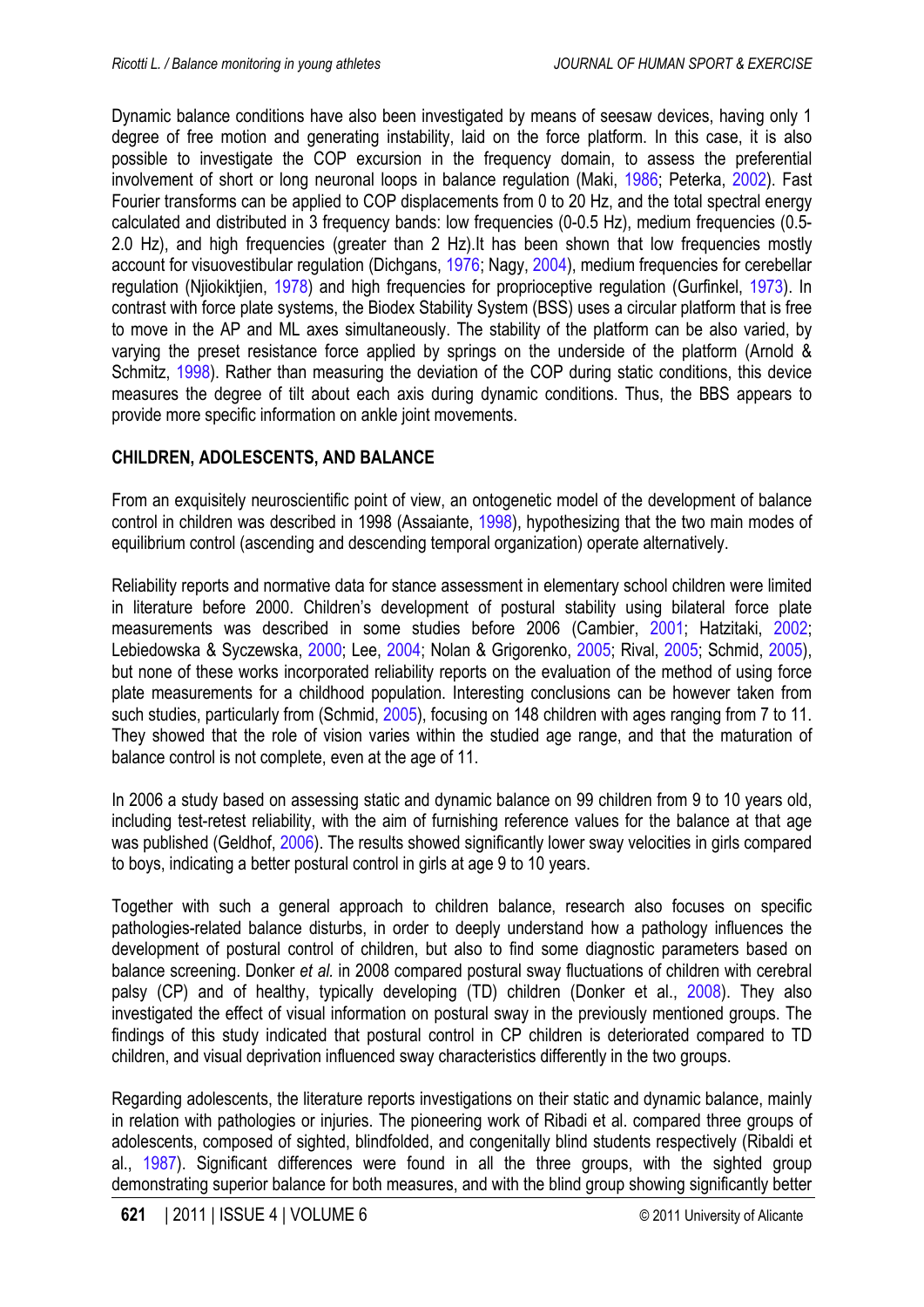<span id="page-6-0"></span>performances with respect to the sighted blindfolded group only concerning dynamic balance. The influence of adolescence overweight and of previous wrist bone fractures on static and dynamic balance was investigated in 2003 by Gouldinga et al. (Gouldinga et al., [2003\)](#page-9-0). Overweight was found to be a negative factor for balance performances, while fracture history did not affect balance measurements. Similar studies were performed on adolescents affected by scoliosis (Mallau et al., [2007\)](#page-10-0), autism and Asperger syndrome (Freitag et al., [2007](#page-9-0)), and by epilepsy (Kowulski, [1995\)](#page-10-0).

## **THE IMPORTANCE OF BALANCE MONITORING AND IMPROVEMENT IN YOUNG ATHLETES**

Proper balance control in the achievement of motor skills is mainly based on muscular synergies that minimise the displacements of the centre of gravity. This constitutes the base for the correct execution of complex technical gestures, as well as for the minimization of injury risks. There are many examples in literature regarding the evaluation of static and dynamic balance of adult athletes, competing in a single sport (Paillard, [2002;](#page-11-0) Kruger, [2004;](#page-10-0) Shaw, [2008;](#page-11-0) Matsuda, [2010;](#page-10-0) Paillard, [2006\)](#page-11-0), or different groups of adult athletes competing in different sports (Davlin, [2004](#page-8-0); Perrin, [2002;](#page-11-0) Bressel, [2007](#page-8-0)), trying to find a recognizable balance pattern characteristic of the specific sport activity. Few works focus on the evaluation of static and dynamic balance of adolescent athletes (Stepinski, [2003;](#page-11-0) Emery, [2005;](#page-9-0) Cowley, [2006;](#page-8-0) Gualtieri, [2008\)](#page-9-0), while very few authors investigated the influence of different sport activities on the static and dynamic balance of children (Ricotti & Ravaschio, [2011](#page-11-0)).

The importance of balance monitoring in adult athletes clearly appears from the conclusions of both articles by (Paillard, [2002](#page-11-0)) and (Paillard, [2006](#page-11-0)), the first one regarding judoists, and the second one regarding soccer players balance analysis. Results show that no differences in static balance are evident for judoists performing at regional level and judoists performing at national and international level. However, visual information seems to be more important for the higher level athletes, suggesting that the level of competition influences the sensory canals involved in balance. Static and dynamic balance performances are significantly different for soccer players involved in regional or national activities, suggesting that higher level players possess a greater sensitivity of sensory receptors or better integration of information than regional players. Balance performance analyses of athletes can be useful to investigate the role of specific factors on stance control. (Shaw, [2008\)](#page-11-0) analyzed ten female volleyball players during jump-landing tasks, evaluating the efficacy of different bracing conditions in optimizing dynamic balance indexes, even in presence of fatigue. Preventing injuries is one of the main objectives of postural evaluation and correction. Kruger *et al*. analyzed 30 uninjured rugby players, finding that the application of a prophylactic knee brace significantly improved their proprioception performances.

It is also interesting to discover how and how much different sport activities lead to different balance performances and strategies. (Bressel, [2007\)](#page-8-0) compared female athletes competing in soccer, basketball and gymnastics, finding substantial different static and dynamic performances among the groups. Similar conclusions were reported by Davlin, while (Perrin, [2002\)](#page-11-0) focused on the differences between judo and dance activity, concerning balance control abilities. They found that, with eyes open, both judoists and dancers showed better static and dynamic stance than a control group not involved in any sport activity, while with eyes closed, only judoists have a significant better stance. This indirectly demonstrated that the two sport activities stimulate different proprioceptive canals.

An exhaustive review regarding adult athletes and the connection between their balance abilities and athletic performances is given by (Hrysomallis, [2011](#page-10-0)), describing that gymnasts tend to have the best balance ability, followed by soccer players, swimmers, active control subjects, and then basketball players. In (Hrysomallis, [2011\)](#page-10-0) are also reported data regarding other sports, such as rifle shooting, golf, alpine skiing, surfing, judo, ice hockey, skating, and baseball.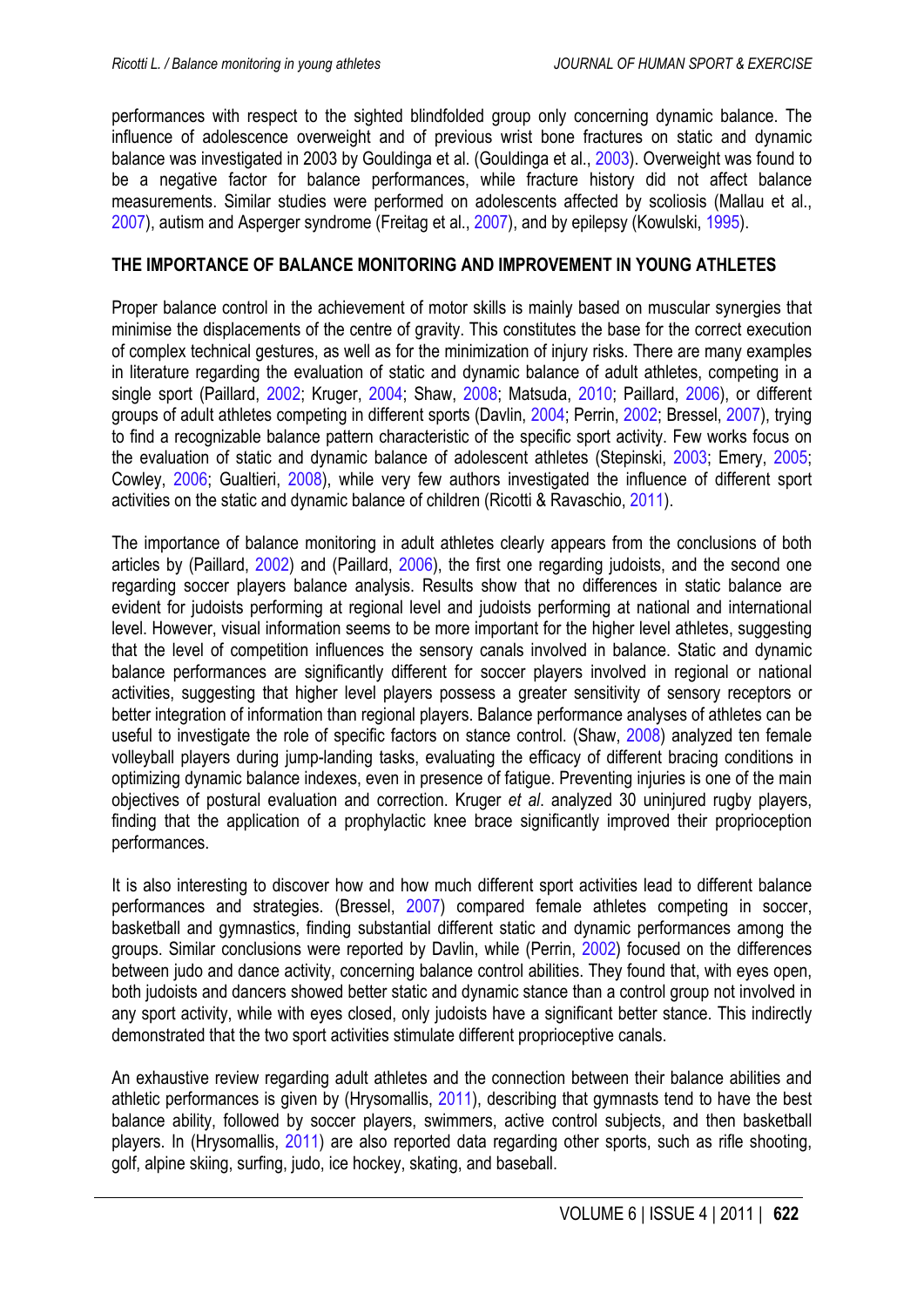<span id="page-7-0"></span>In (Stepinski, [2003\)](#page-11-0) are reported data regarding the motor abilities of adolescent soccer players, comparing them with a control group composed by same age boys performing no sport activities. While speed, anaerobic power and frequency of movements are positively affected by soccer activity, smaller effects were found regarding coordination. This suggests that coordination training is often neglected in young soccer players, a negative factor that will influence their future performance. Balance is not only important for the execution of complex technical gestures, but it is also connected to the overall athlete's strength, as reported by (Cowley, [2006](#page-8-0)) and it can be connected to injury risks, as discussed by (Emery, [2005](#page-9-0)).

All these findings lead to the starting point, related to the importance of training children taking into account specific age-related balance training sessions, in order to induce effective changes in both sensory and motor systems influencing present and future balance performances. In this framework (Ricotti and Ravaschio, [2011\)](#page-11-0) showed how dance can induce a strong improvement of static balance performances on 9 years-old soccer players during an overall period of six months. Being of particular significance, we report the results shown in the article (Figure 1).



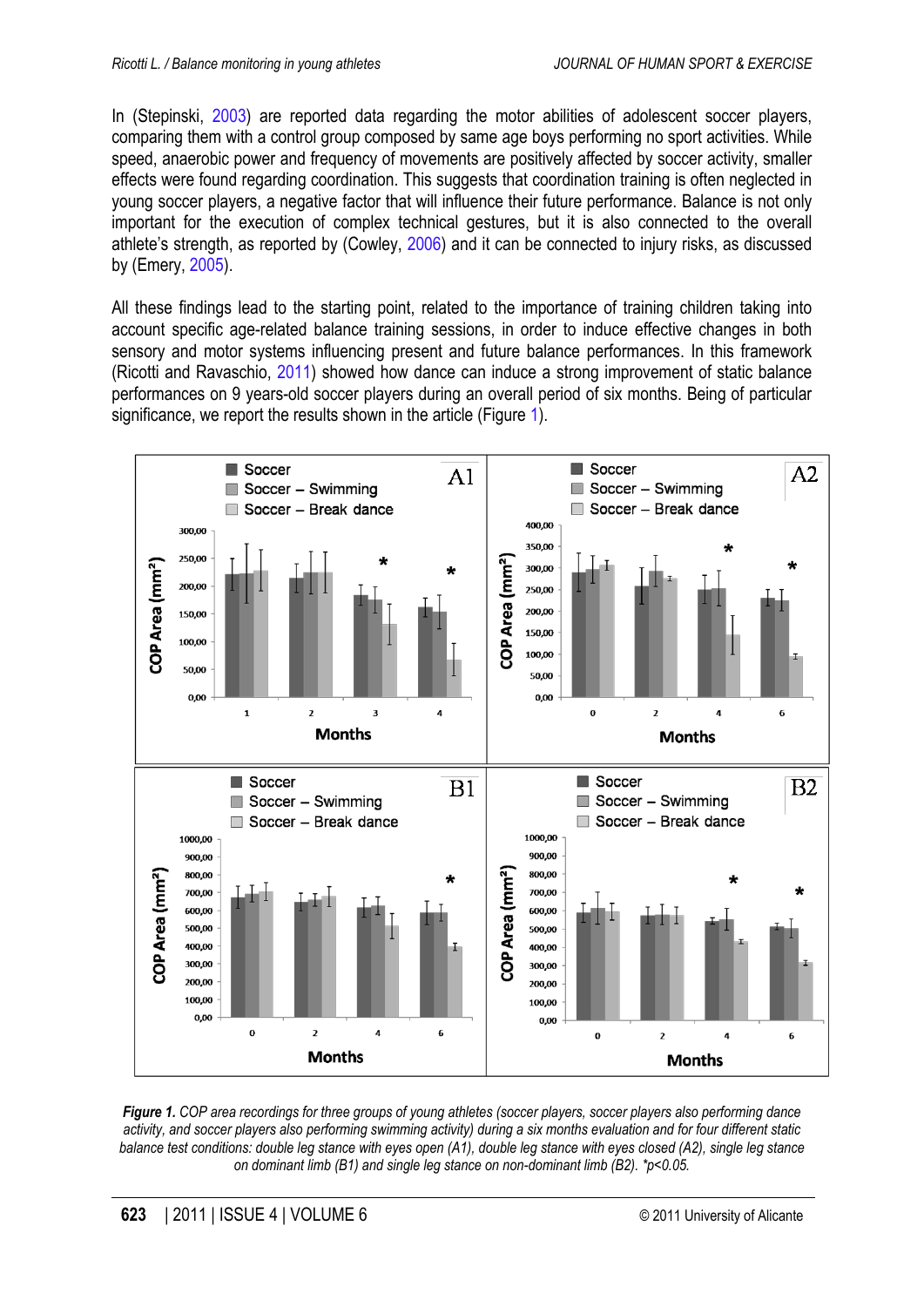<span id="page-8-0"></span>Only static balance tests were performed: double leg stance with eyes open (Figure [1\(](#page-7-0)A1)), double leg stance with eyes closed (Figure [1](#page-7-0)(A2)), single leg stance on dominant limb (Figure [1\(](#page-7-0)B1)) and single leg stance on non-dominant limb (Figure [1\(](#page-7-0)B2)). The changes in balance abilities were found to be induced by the specific dance-related training movements in all the four conditions, and not by the simple addition of generic sport activity (as demonstrated by the comparison with a control group of swimmers). No findings have been reported regarding dynamic balance, raising the need of further research on such topic.

### **CONCLUSION**

In order to create good adult athletes, it is of primary importance the attention that is paid to a complete and harmonic development of motor abilities at early ages, above all concerning the specific agerelated ones in each phase of the athlete's body development. Presently, there is poor attention on such aspects, not only in practical training sessions, but also concerning the existing literature. Few authors concentrated on the possible strategies to improve children static and dynamic balance, and on the influence that different sport activities have on postural strategies at early ages. It is desirable that future researches will focus on such aspects, in order to clarify the underlying mechanisms and to develop new effective strategies for the expression of athletes' potential.

### **REFERENCES**

- 1. ARNOLD BL, SCHMITZ RJ. Examination of balance measures produced by the Biodex Stability System. *Journal of Athletic Training.* 1998; 33:323-327. [\[Abstract\]](http://www.ncbi.nlm.nih.gov/pmc/articles/PMC1320582/) [\[Back to text\]](#page-5-0)
- 2. ASHTON-MILLER JA, WOJTYS EM, HUSTON LJ, FRY-WELCH D. Can proprioception really be improved by exercises? *Knee Surgery, Sports Traumatology, Arthroscopy.* 2001; 9:128-136. doi[:10.1007/s001670100208](http://dx.doi.org/10.1007/s001670100208) [\[Back to text\]](#page-2-0)
- 3. ASSAIANTE C. Development of locomotor balance control in healthy children. *Neuroscience and Biobehavioral Reviews.* 1998; 22:527-532. [doi:10.1016/S0149-7634\(97\)00040-7](#page-5-0) [Back to text]
- 4. BALTER SGT, STOKROOS RJ, AKKERMANS E, KINGMA H. Habituation to galvanic vestibular stimulation for analysis of postural control abilities in gymnasts. *Neuroscience Letters.* 2004; 366:71-75. doi[:10.1016/j.neulet.2004.05.015](http://dx.doi.org/10.1016/j.neulet.2004.05.015) [[Back to text](#page-1-0)]
- 5. BOOHER J, THIBODEAU G. *Athletic injury assessment*. St. Louis, MO: Times Mirror/Mosby College Publishing; 1995. [\[Back to text\]](#page-3-0)
- 6. BRESSEL E, YONKER JC, KRAS J, HEATH EM. Comparison of static and dynamic balance in female collegiate soccer, basketball, and gymnastics athletes. *Journal of Athletic Training.* 2007; 42:42-46. [\[Abstract\]](http://www.ncbi.nlm.nih.gov/pmc/articles/PMC1896078/) [[Back to text](#page-6-0)]
- 7. CAMBIER D, COOLS A, DANNEELS L, WITVROUW E. Reference data for 4- and 5-year-old children on the Balance Master: values and clinical feasibility. *European Journal of Pediatrics.* 2001; 160:317-322. doi[:10.1007/PL00008438](http://dx.doi.org/10.1007/PL00008438) [[Back to text](#page-5-0)]
- 8. COLBY SM, HINTERMEISTER RA, TORRY MR, STEADMAN JR. Lower limb stability with ACL impairment. *Journal of Orthopaedic & Sports Physical Therapy.* 1999; 29:444-451. [\[Abstract\]](http://www.jospt.org/issues/articleID.547,type.14/article_detail.asp) [\[Back to text\]](#page-4-0)
- 9. COWLEY HR, FORD KR, MYER GD, KERNOZEK TW, HEWETT TE. Differences in neuromuscular strategies between landing and cutting tasks in female basketball and soccer athletes. *Journal of Athletic Training.* 2006; 41: 67-73. [\[Abstract\]](http://www.ncbi.nlm.nih.gov/pmc/articles/PMC1421490/) [\[Back to text\]](#page-6-0)
- 10. DAVLIN CD. Dynamic balance in high level athletes. *Perceptual and Motor Skills.* 2004; 98: 1171-1176. doi[:10.2466/pms.98.3c.1171-1176](http://dx.doi.org/10.2466/pms.98.3c.1171-1176) [\[Back to text\]](#page-6-0)
- 11. DICHGANS J, MAURITZ KH, ALLUM JH, BRANDT T. Postural sway in normals and atactic patients: analysis of the stabilizing and destabilizing effects of vision. *Agressologie.* 1976; 17, 15-24. [\[Abstract\]](http://www.ncbi.nlm.nih.gov/pubmed/1008137) [[Back to text](#page-5-0)]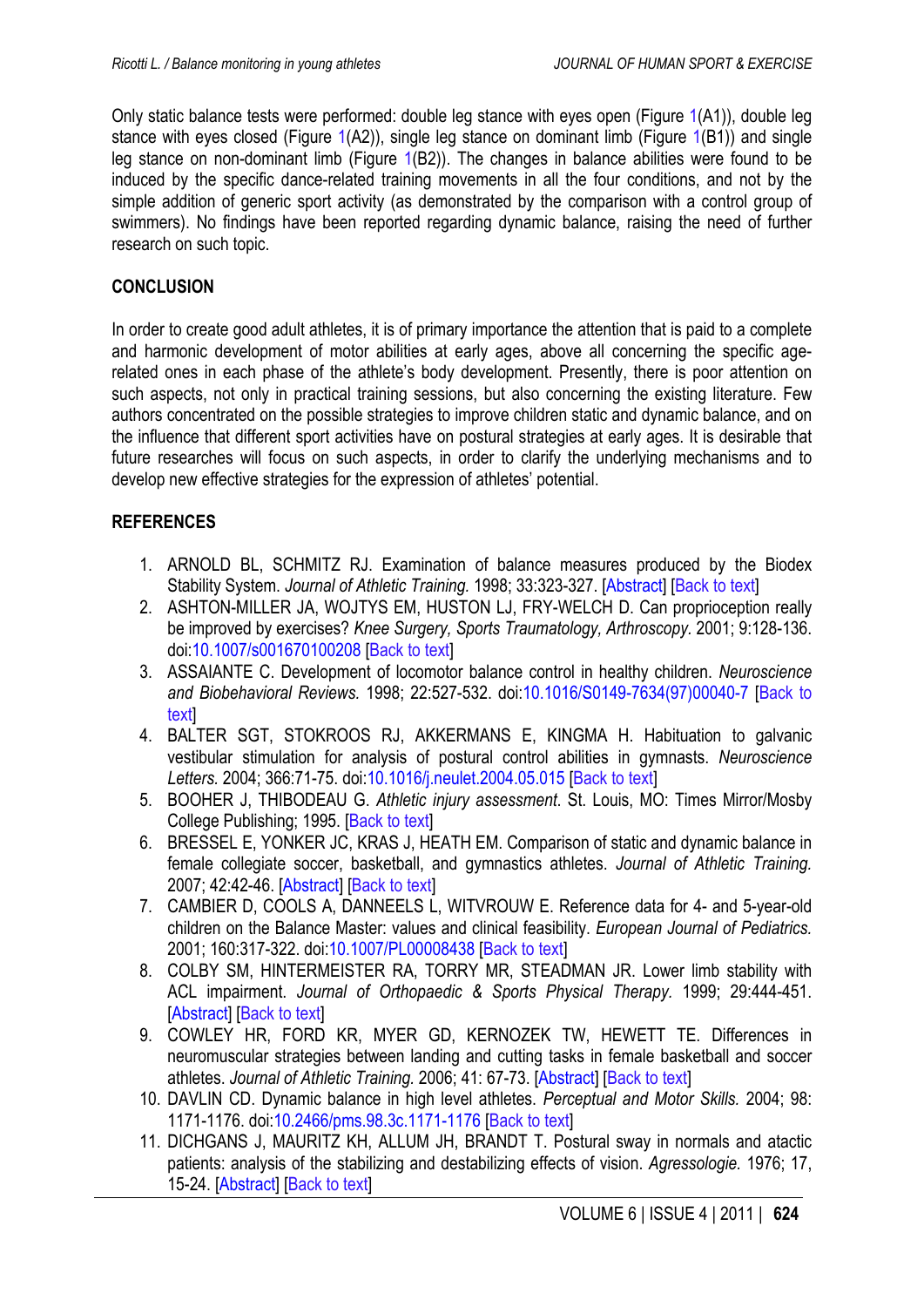- <span id="page-9-0"></span>12. DONKER SF, LEDEBT A, ROERDINK M, SAVELSBERGH GJ, BEEK PJ. Children with cerebral palsy exhibit greater and more regular postural sway than tipically developing children. *Experimental Brain Research.* 2008; 184: 363-370. doi[:10.1007/s00221-007-1105-y](http://dx.doi.org/10.1007/s00221-007-1105-y) [[Back to](#page-5-0) [text\]](#page-5-0)
- 13. EKHDAHL C, JARNLO GB, ANDERSSON SI. Standing balance in healthy subjects. Evaluation of a quantitative test battery on a force platform. *Scandinavian Journal of Rehabilitation Medicine.* 1989; 21: 187-195. [\[Abstract\]](http://www.ncbi.nlm.nih.gov/pubmed/2631193) [\[Back to text\]](#page-3-0)
- 14. EMERY CA. Is there a clinical standing balance measurement appropriate for use in sports medicine? A review of the literature. *Journal of Science and Medicine in Sports.* 2003; 6:492- 504. doi[:10.1016/S1440-2440\(03\)80274-8](http://dx.doi.org/10.1016/S1440-2440%2803%2980274-8) [[Back to text](#page-2-0)]
- 15. EMERY CA, MEEUWISSE WH, HARTMANN SE. Evaluation of risk factors for injury in adolescent soccer. *American Journal of Sports Medicine.* 2005; 33:1882-1891. doi: [10.1177/0363546505279576](http://dx.doi.org/10.1177/0363546505279576) [\[Back to text\]](#page-6-0)
- 16. ERA P, SCHROLL M, YTTING H, GAUSE-NILSSON I, HEIKKINEN E, STEEN B. Postural balance and its sensory-motor correlates in 75-year-old men and women: a cross-national comparative study. *The Journals of Gerontology Series A: Biological Sciences and Medical Sciences.* 1996; 51A: M53-M63. doi[:10.1093/gerona/51A.2.M53](http://dx.doi.org/10.1093/gerona/51A.2.M53) [\[Back to text\]](#page-3-0)
- 17. FREITAG CM, KLESER C, SCHNEIDER M, VON GONTARD A. Quantitative assessment of neuromotor function in adolescents with high functioning autism and Asperger syndrome. *Journal of Autism and Developmental Disorders.* 2007; 37:948-959. doi[:10.1007/s10803-006-](http://dx.doi.org/10.1007/s10803-006-0235-6) [0235-6](http://dx.doi.org/10.1007/s10803-006-0235-6) [\[Back to text\]](#page-6-0)
- 18. GELDHOF E, CARDON G, DE BOURDEAUDHUIJ I, DANNEELS L, COOREVITS P, VANDERSTRAETEN G, DE CLERCQ D. Static and dynamic standing balance: test-retest reliability and reference values in 9 to 10 year old children. *European Journal of Pediatrics.*  2006; 165: 779-786. doi[:10.1007/s00431-006-0173-5](http://dx.doi.org/10.1007/s00431-006-0173-5) [\[Back to text\]](#page-5-0)
- 19. GOULDINGA A, JONESA IE, TAYLOR RW, PIGGOT JM, TAYLOR D. Dynamic and static tests of balance and postural sway in boys: effects of previous wrist bone fractures and high adiposity. *Gait & Posture.* 2003; 17:136-141. [doi:10.1016/S0966-6362\(02\)00161-3](#page-6-0) [Back to text]
- 20. GRAYBIEL A, FREGLY A. A new quantitative ataxia test battery. *Acta oto-laryngologica.* 1966; 61:292-321. doi[:10.3109/00016486609127066](http://dx.doi.org/10.3109/00016486609127066) [[Back to text](#page-3-0)]
- 21. GRIBBLE PA, HERTEL J. Considerations for normalizing measures of the Star Excursion Balance Test. *Measurement in Physical Education and Exercise Science.* 1999; 7:89-100. doi[:10.1207/S15327841MPEE0702\\_3](http://dx.doi.org/10.1207/S15327841MPEE0702_3) [[Back to text](#page-4-0)]
- 22. GRIGG P. Peripheral neural mechanisms in proprioception. *Journal of Sport Rehabilitation.*  1994; 3:2-17. [\[Abstract\]](http://journals.humankinetics.com/jsr-back-issues/jsrvolume3issue1february/peripheralneuralmechanismsinproprioception) [[Back to text](#page-1-0)]
- 23. GRIFFIN LY, AGEL J, ALBOHM MJ, ARENDT EA, DICK RW, GARRETT WE, GARRICK JG, HEWETT TE, HUSTON L, IRELAND ML, JOHNSON RJ, KIBLER WB, LEPHART S, LEWIS JL, LINDENFELD TN, MANDELBAUM BR, MARCHAK P, TEITZ CC, WOJTYS EM. Noncontact anterior cruciate ligament injuries: risk factors and prevention strategies. *Journal of the American Academy of Orthopaedic Surgeons.* 2000; 8:141–150. [\[Abstract\]](http://www.jaaos.org/content/8/3/141.abstract) [[Back to text](#page-1-0)]
- 24. GUALTIERI D, CATTANEO A, SARCINELLA R, CIMADORO G, ALBERTI G. Relationship between balance capacity and jump ability in amateur soccer players of different ages. *Sport Sciences for Health.* 2008; 3:73-76. doi[:10.1007/s11332-008-0074-2](http://dx.doi.org/10.1007/s11332-008-0074-2) [[Back to text](#page-6-0)]
- 25. GURFINKEL VS. Muscle afferentation and postural control in man. *Agressologie.* 1973; 14:1-8. [[Back to text](#page-5-0)]
- 26. GUSKIEWICZ KM, PERRIN DH. Research and clinical applications of assessing balance. Journal of Sport Rehabilitation. 1996; 5: 45-63. [\[Abstract\]](http://libres.uncg.edu/ir/uncg/listing.aspx?id=557) [\[Back to text\]](#page-3-0)
- 27. HARRISON AL. The influence of pathology, pain, balance, and self-efficacy on function in women with osteoarthritis of the knee. *Physical Therapy.* 1994; 84: 822-831. [\[Abstract\]](http://ptjournal.apta.org/content/84/9/822.short) [\[Back to](#page-3-0) [text\]](#page-3-0)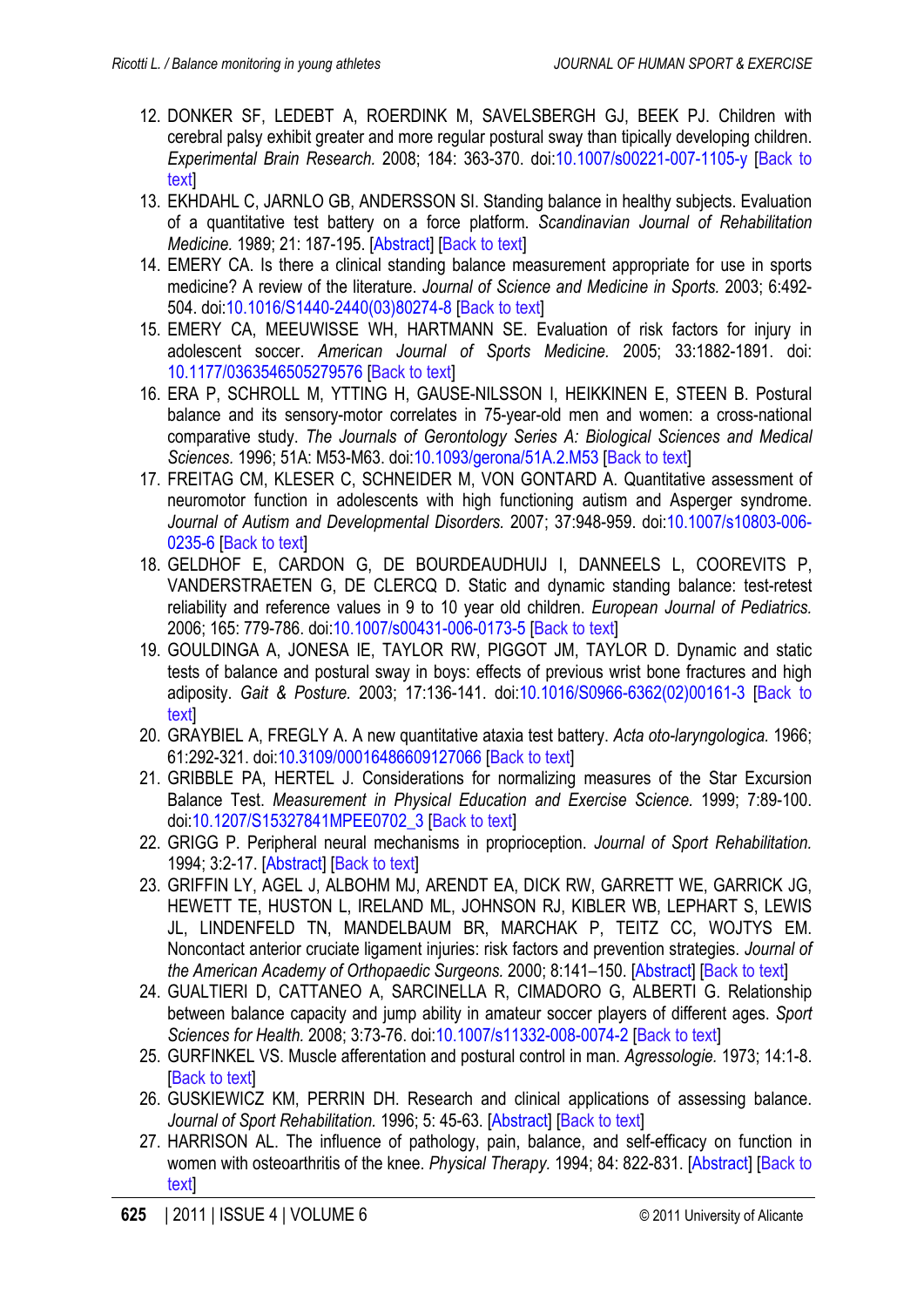- <span id="page-10-0"></span>28. HATZITAKI V, ZISI V, KOLLIAS I, KIOUMOURTZOGLOU E. Perceptual-motor contributions to static and dynamic balance control in children. *Journal of Motor Behavior.* 2002; 34:161-170. doi[:10.1080/00222890209601938](http://dx.doi.org/10.1080/00222890209601938) [[Back to text](#page-5-0)]
- 29. HILL KD, BERNHARDT J, MCGANN AM, MALTESE D, BERKOVITS D. A new test of dynamic standing balance for stroke patients: reliability, validity and comparison with healthy elderly. *Physiotherapy Canada.* 1996; 1:257-262. doi[:10.3138/ptc.48.4.257](http://dx.doi.org/10.3138/ptc.48.4.257) [\[Back to text](#page-3-0)]
- 30. HRYSOMALLIS C. Balance abilities and athletic performances. *Sports Medicine.* 2011; 41:221- 232. doi[:10.2165/11538560-000000000-00000](http://dx.doi.org/10.2165/11538560-000000000-00000) [\[Back to text\]](#page-6-0)
- 31. HUXHAM FE, GOLDIE PA, PATLA AE. Theoretical considerations in balance assessment. *Australian Journal of Physiotherapy.* 2001; 47:89-100. [\[Full Text\]](http://ajp.physiotherapy.asn.au/AJP/vol_47/2/AustJPhysiotherv47i2Huxham.pdf) [\[Back to text\]](#page-3-0)
- 32. HYTÖNEN M, PYYKKÖ I, AALTO H, STARK J. Postural control and age. *Acta otolaryngologica.* 1993; 113:119-122. doi[:10.3109/00016489309135778](http://dx.doi.org/10.3109/00016489309135778) [\[Back to text\]](#page-3-0)
- 33. ISHIZAKI H, PYYKKÖ I, AALTO H, STARCK J. Repeatability and effect of instruction of body sway. *Acta oto-laryngologica.* 1991; 111:589-592. doi[:10.3109/00016489109131478](http://dx.doi.org/10.3109/00016489109131478) [[Back to](#page-3-0) [text\]](#page-3-0)
- 34. IVERSON BD, GOSSMAN MR, SHADDEAU SA, TURNER ME. Balance performance, force production, and activity levels in noninstitutionalized men 60 to 90 years of age. *Physical Therapy.* 1990; 70: 348-355. [\[Abstract\]](http://ptjournal.apta.org/content/70/6/348.short) [[Back to text](#page-3-0)]
- 35. JUNTUNEN J, MATIKAINEN E, YLIKOSKI J, YLIKOSKI M, OJALA M, VAHERI E. Postural body sway and exposure to high-energy impulse noise. *The Lancet.* 1987; 330:261-264. doi[:10.1016/S0140-6736\(87\)90840-3](http://dx.doi.org/10.1016/S0140-6736%2887%2990840-3) [[Back to text](#page-3-0)]
- 36. KINNEY LAPIER T, LIDDLE S, BAIN C. A comparison of static and dynamic standing balance in older men versus women. *Canadian Physiotherapy.*1997; 49: 207-213. [[Back to text](#page-3-0)]
- 37. KIRSCHENBAUM N, RIACH CL, STARKES JL. Non-linear development of postural control and strategy use in young children: a longitudinal study. *Experimental Brain Research.* 2001; 140:420-431. doi[:10.1007/s002210100835](http://dx.doi.org/10.1007/s002210100835) [[Back to text](#page-2-0)]
- 38. KOWULSKI K, DI FABIO RP. Gross motor and balance impairments in children and adolescents with epilepsy. *Developmental Medicine & Child Neurology.* 1995; 37:604-619. doi[:10.1111/j.1469-8749.1995.tb12049.x](http://dx.doi.org/10.1111/j.1469-8749.1995.tb12049.x) [\[Back to text\]](#page-6-0)
- 39. KRUGER TH, COETSEE MF, DAVIES S. The effect of prophylactic knee bracing on proprioception performance in first division rugby union players. *Sports Medicine.* 2004; 16:33- 36. [\[Back to text\]](#page-6-0)
- 40. LEBIEDOWSKA MK, SYCZEWSKA M. Invariant sway properties in children. *Gait & Posture.* 2000; 12:200-204. doi[:10.1016/S0966-6362\(00\)00080-1](http://dx.doi.org/10.1016/S0966-6362%2800%2900080-1) [\[Back to text\]](#page-5-0)
- 41. LEE HY, CHERNG RJ, LIN CH. Development of a virtual reality environment for somatosensory and perceptual stimulation in the balance assessment of children. *Computers in Biology and Medicine.* 2004; 34:719-733. doi[:10.1016/j.compbiomed.2003.10.004](http://dx.doi.org/10.1016/j.compbiomed.2003.10.004) [[Back to](#page-5-0) **text**
- 42. MAKI BE. Selection of perturbation parameters for identification of the posture-control system. *Medical and Biological Engineering and Computing.* 1986; 24: 561-568. doi[:10.1007/BF02446257](http://dx.doi.org/10.1007/BF02446257) [[Back to text](#page-5-0)]
- 43. MALLAU S, BOLLINI G, JOUVE JL, ASSAIANTE C. Locomotor skills and balance strategies in adolescents idiopathic scoliosis. *Spine.* 2007; 32:E14-E22. doi[:10.1097/01.brs.0000251069.58498.eb](http://dx.doi.org/10.1097/01.brs.0000251069.58498.eb) [\[Back to text\]](#page-2-0)
- 44. MATSUDA S, DEMURA S, NAGASAWA Y. Static one-legged balance in soccer players during use of a lifted leg. *Perceptual and Motor Skills.* 2010; 111:167-177. doi[:10.2466/05.23.26.27.PMS.111.4.167-177](http://dx.doi.org/10.2466/05.23.26.27.PMS.111.4.167-177) [[Back to text](#page-6-0)]
- 45. MCKINLEY P, PEDOTTI A. Motor strategies in landing from a jump: the role of skill in task execution. *[Experimental Brain Research.](#page-4-0)* 1992; 90:427-440. doi[:10.1007/BF00227257](http://dx.doi.org/10.1007/BF00227257) [Back to text]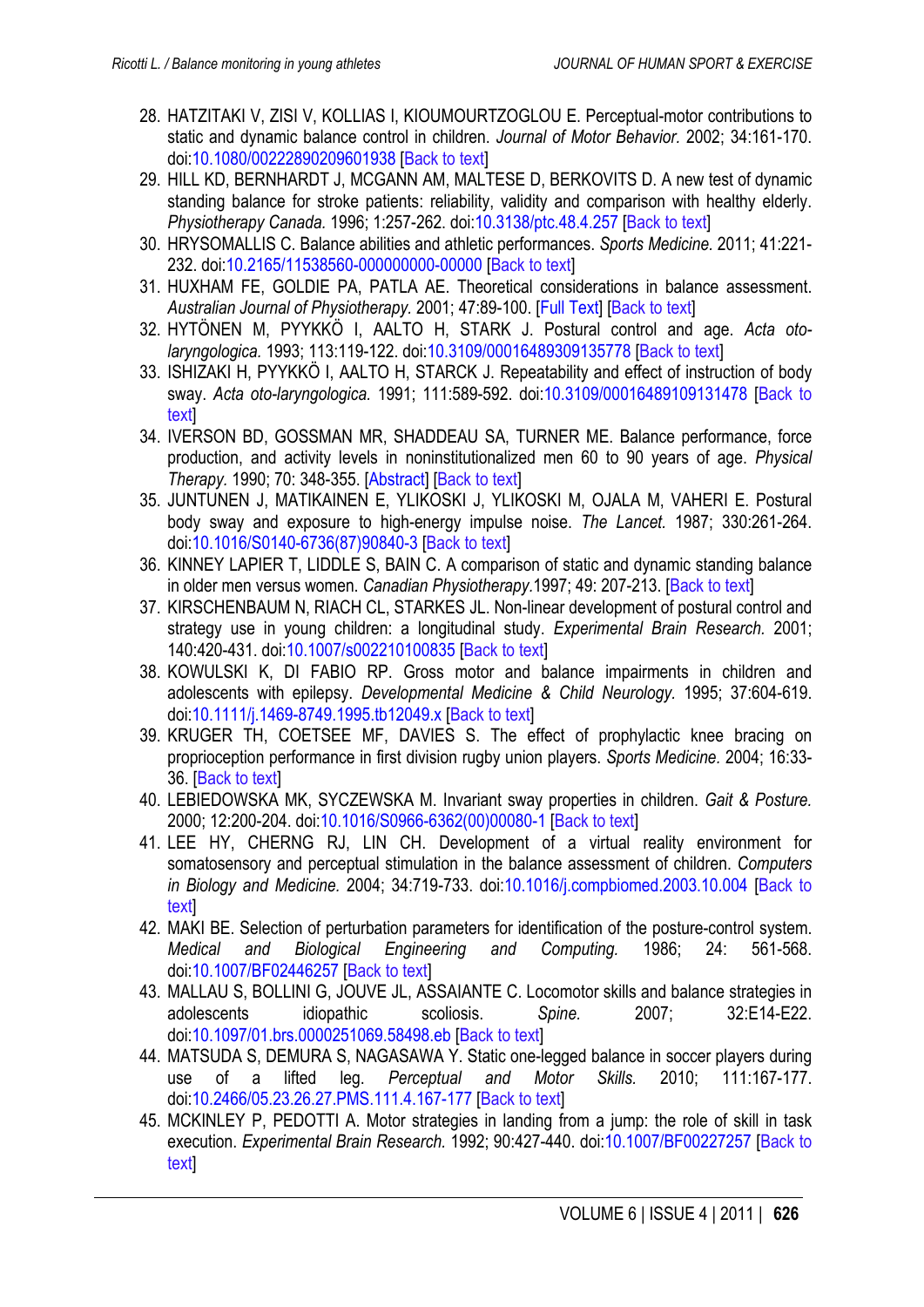- <span id="page-11-0"></span>46. MORASSO PG, SPADA G, CAPRA R. Computing the COM from the COP in postural sway movements. *Human Movement Science.* 1999; 18:759-767. doi[:10.1016/S0167-](http://dx.doi.org/10.1016/S0167-9457%2899%2900039-1) [9457\(99\)00039-1](http://dx.doi.org/10.1016/S0167-9457%2899%2900039-1) [\[Back to text](#page-3-0)]
- 47. NAGY E, TOTH K, JANOSITZ G, KOVACS G, FEHER-KISS A, ANGYAN L, HORVAT G. Postural control in athletes participating in an ironman triathlon. *The European Physical Journal – Applied Physics.* 2004; 92:407-413. doi[:10.1007/s00421-004-1157-7](http://dx.doi.org/10.1007/s00421-004-1157-7) [\[Back to text\]](#page-5-0)
- 48. NASHER LM, BLACK FO, WALL C. Adaptation to altered support and visual conditions during stance: patients with vestibular deficits. *Journal of Neurosciences.* 1982; 2:536-544. [\[Abstract\]](http://www.jneurosci.org/content/2/5/536) **I[Back to text](#page-1-0)l**
- 49. NJIOKIKTJIEN C, DE RIJKE W, DIEKER-VAN OPHEM A, VOORHOEVE-COEBERGH O. A possible contribution of stabilography to the different diagnosis of cerebellar processes. *Agressologie.* 1978; 19: 87-88. [\[Abstract\]](http://www.ncbi.nlm.nih.gov/pubmed/727373) [[Back to text](#page-5-0)]
- 50. NOLAN L, GRIGORENKO A, THORSTENSSON A. Balance control: sex and age differences in 9- to 16-year-olds. *Developmental Medicine & Child Neurology.*2005; 47:449-454. doi[:10.1017/S0012162205000873](http://dx.doi.org/10.1017/S0012162205000873) [[Back to text](#page-5-0)]
- 51. PAILLARD T, COSTES-SALON C, LAFONT C, DUPUI P. Are there differences in postural regulation according to the level of competition in judoists? *British Journal of Sports Medicine.*  2002; 36:304-305. doi[:10.1136/bjsm.36.4.304](http://dx.doi.org/10.1136/bjsm.36.4.304) [\[Back to text](#page-6-0)]
- 52. PAILLARD T, NOÉ F, RIVIÈRE T, MARION V, MONTOYA R, DUPUI P. Postural performance and strategy in the unipedal stance of soccer players at different levels of competition. *Journal of Athletic Training.* 2006; 41:172-176. [\[Abstract\]](http://www.ncbi.nlm.nih.gov/pubmed/16791302) [[Back to text](#page-6-0)]
- 53. PALMIERI RM, INGERSOLL CD, STONE MB, KRAUSE BA. Center-of-.pressure parameters used in the assessment of postural control. *Journal of Sports and Rehabilitation.* 2002; 11:51- 66. [\[Abstract\]](http://journals.humankinetics.com/jsr-back-issues/jsrvolume11issue1february/centerofpressureparametersusedintheassessmentofposturalcontrol) [\[Back to text\]](#page-1-0)
- 54. PERRIN P, DEVITERNE D, HUGEL F, PERROT C. Judo, better than dance, develops sensorimotors adaptabilities involved in balance control. *Gait & Posture.* 2002; 15:187-194. doi[:10.1016/S0966-6362\(01\)00149-7](http://dx.doi.org/10.1016/S0966-6362%2801%2900149-7) [[Back to text](#page-6-0)]
- 55. PETERKA RJ. Sensorimotor integration in human postural control. *Journal of Neurophysiology.* 2002; 88:1097-1118. [\[Abstract\]](http://jn.physiology.org/content/88/3/1097.short) [[Back to text](#page-5-0)]
- 56. RIBADI H, RIDER RA, TOOLE T. A comparison of static and dynamic balance in congenitally blind, sighted, and sighted blindfolded adolescents. *Adapted Physical Activity Quarterly.* 1987; 4:220-225. [\[Abstract\]](http://journals.humankinetics.com/apaq-back-issues/apaqvolume4issue3july/acomparisonofstaticanddynamicbalanceincongenitallyblindsightedandsightedblindfoldedadolescents) [[Back to text](#page-2-0)]
- 57. RICOTTI L, RAVASCHIO A. Break dance significantly increases static balance in 9 years-old soccer players. *Gait & Posture.* 2011; 33:462-465. doi[:10.1016/j.gaitpost.2010.12.026](http://dx.doi.org/10.1016/j.gaitpost.2010.12.026) [\[Back to](#page-6-0) [text\]](#page-6-0)
- 58. RIEMANN BL, GUSKIEWICZ KM, SHIELDS EW. Relationship between clinical and forceplate measures of postural stability. *[Journal of Sport Rehabilitation.](#page-3-0)* 1999; 8:71-82. [\[Abstract\]](http://journals.humankinetics.com/jsr-back-issues/jsrvolume8issue2may/relationshipbetweenclinicalandforceplatemeasuresofposturalstability) [Back to text]
- 59. RIVAL C, CEYTE H, OLIVIER I. Developmental changes of static standing balance in children. *Neuroscience Letters.* 2005; 376:133-136. doi[:10.1016/j.neulet.2004.11.042](http://dx.doi.org/10.1016/j.neulet.2004.11.042) [\[Back to text\]](#page-2-0)
- 60. SCHMID M, CONFORTO S, LOPEZ L, RENZI P, D'ALESSIO T. The development of postural strategies in children: a factorial design study. *Journal of NeuroEngineering and Rehabilitation.* 2005; 30:29-39. doi[:10.1186/1743-0003-2-29](http://dx.doi.org/10.1186/1743-0003-2-29) [\[Back to text\]](#page-5-0)
- 61. SHAW MY, GRIBBLE PA, FRYE JL. Ankle bracing, fatigue, and time to stabilization in collegiate volleyball athletes. *Journal of Athletic Training.* 2008; 43:164-171. doi[:10.4085/1062-](http://dx.doi.org/10.4085/1062-6050-43.2.164) [6050-43.2.164](http://dx.doi.org/10.4085/1062-6050-43.2.164) [[Back to text](#page-6-0)]
- 62. STEPINSKI M, ZWIERKO T, FLORKIEWICZ B, DEBICKA J. The level of the chosen motor abilities of 13 years old soccer players. *Journal of Human Kinetics.* 2003; 9:1-8. [\[Abstract\]](http://www.johk.awf.katowice.pl/pdfy/nr9/09stepinski.pdf) **[[Back to text](#page-6-0)]**
- 63. WEINECK J. *Optimales training*. Verlag: GmbH; 2001. [[Back to text](#page-1-0)]